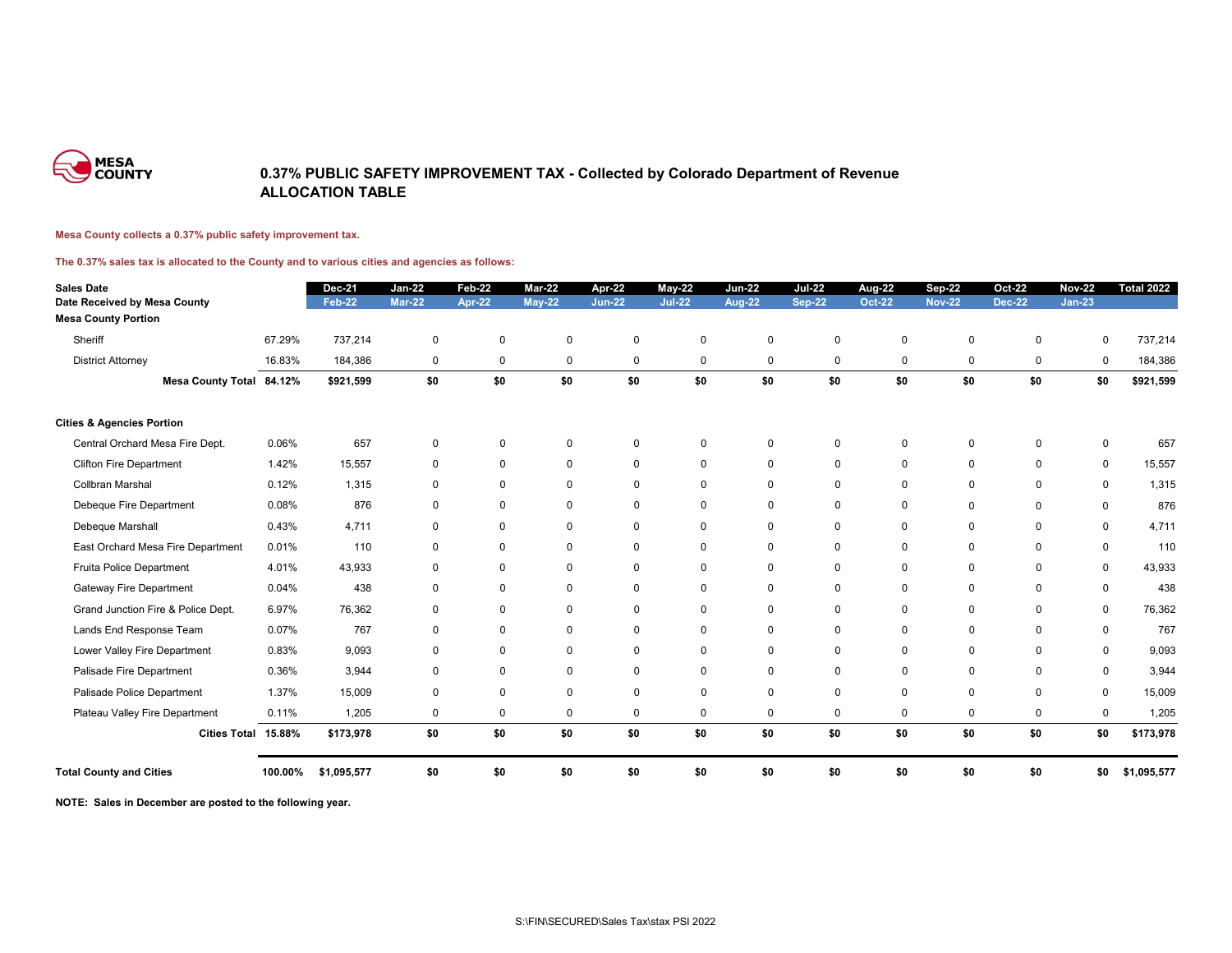

# **Public Safety Sales Tax Revenue**

**January 2022 (December 2021 Sales)** 

|                  | <b>Monthly Comparison</b> |                 |        |  | <b>YTD Budget v. Actual</b> |                 |                 |               |                  |  |  |
|------------------|---------------------------|-----------------|--------|--|-----------------------------|-----------------|-----------------|---------------|------------------|--|--|
|                  |                           |                 |        |  |                             |                 |                 | <b>Budget</b> | <b>Prior YTD</b> |  |  |
|                  | <b>Jan 2021</b>           | <b>Jan 2022</b> | Change |  | <b>Budget</b>               | <b>Jan 2021</b> | <b>Jan 2022</b> | $\frac{0}{2}$ | $\%$             |  |  |
| <b>Sales Tax</b> | \$766,290                 | \$921,599       | 20.3%  |  | \$797,107                   | \$766,290       | \$921,599       | 15.6%         | 20.3%            |  |  |